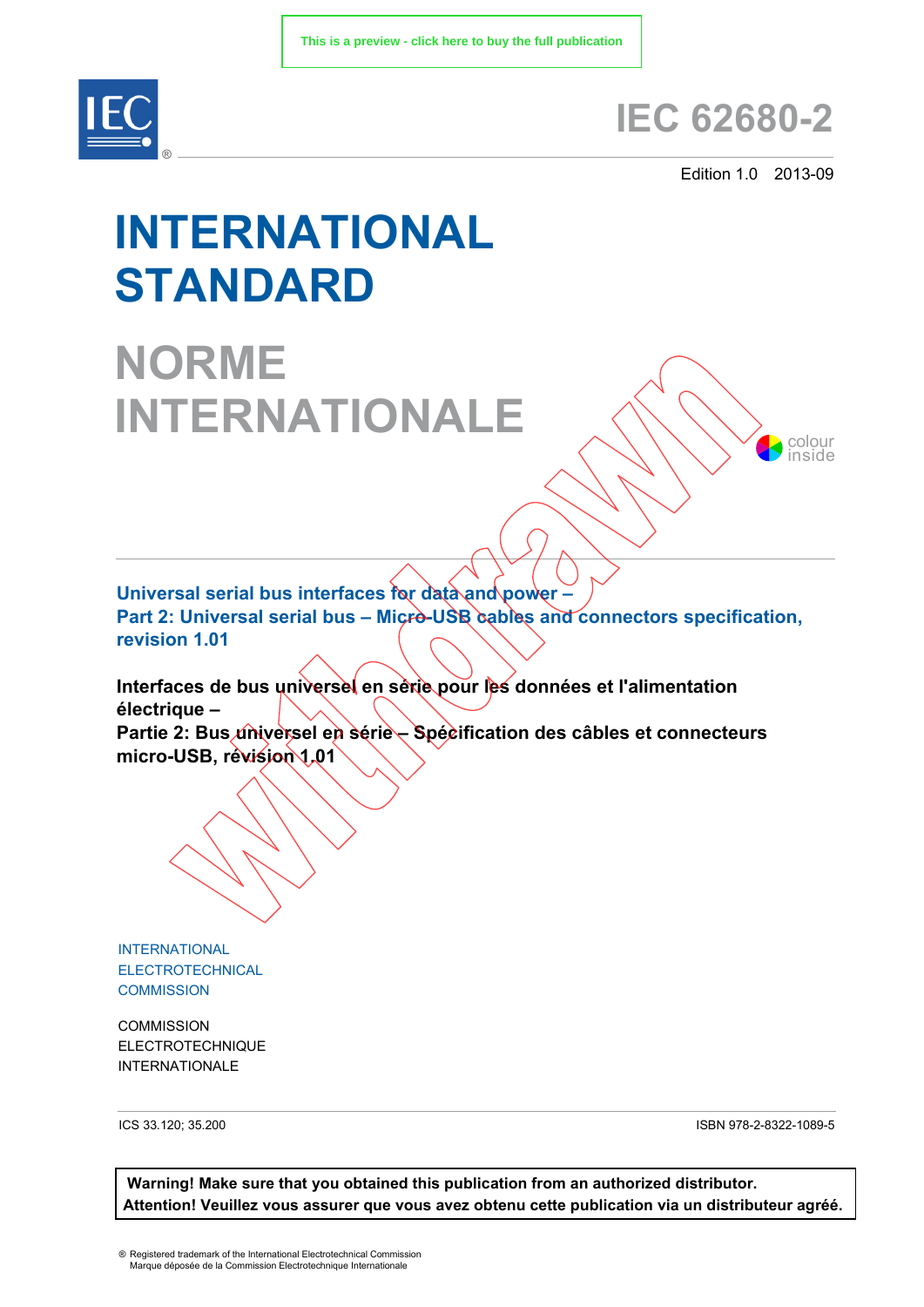$-2 - 1$  IEC 62680-2:2013 © USB-IF:2006

# INTERNATIONAL ELECTROTECHNICAL COMMISSION

\_\_\_\_\_\_\_\_\_\_\_\_

# **UNIVERSAL SERIAL BUS INTERFACES FOR DATA AND POWER –**

# **Part 2: Universal serial bus – Micro-USB cables and connectors specification, revision 1.01**

#### FOREWORD

- 1) The International Electrotechnical Commission (IEC) is a worldwide organization for standardization comprising all national electrotechnical committees (IEC National Committees). The object of IEC is to promote international co-operation on all questions concerning standardization in the electrical and electronic fields. To this end and in addition to other activities, IEC publishes International Standards, Technical Specifications, Technical Reports, Publicly Available Specifications (PAS) and Guides (hereafter referred to as "IEC Publication(s)"). Their preparation is entrusted to technical committees; any IEC National Committee interested in the subject dealt with may participate in this preparatory work. International, governmental and nongovernmental organizations liaising with the IEC also participate in this preparation. IEC collaborates closely with the International Organization for Standardization (ISO) in accordance with conditions determined by agreement between the two organizations.
- 2) The formal decisions or agreements of IEC on technical matters  $\exp$ ress, as nearly as possible, an international consensus of opinion on the relevant subjects since pach technical committee has representation from all interested IEC National Committees.
- 3) IEC Publications have the form of recommendations for international use and are accepted by IEC National Committees in that sense. While all reasonable efforts are made to ensure that the technical content of IEC Publications is accurate, IEC cannot be held responsible for the way in which they are used or for any misinterpretation by any end user.
- 4) In order to promote international uniformity, IEC National Committees undertake to apply IEC Publications transparently to the maximum extent possible in their national and regional publications. Any divergence between any IEC Publication and the corresponding national or regional publication shall be clearly indicated in the latter.
- 5) IEC itself does not provide any attestation of conformity. Independent certification bodies provide conformity assessment servicês and, in some areas, access to IEC marks of conformity. IEC is not responsible for any services carried out by independent certification bodies.
- 6) All users should ensure that they have the latest edition of this publication.
- 7) No liability shall attach to IEC or its directors, employees, servants or agents including individual experts and members of its technical committees and IEC National Committees for any personal injury, property damage or other damage of any nature whatsoever, whether direct or indirect, or for costs (including legal fees) and expenses atising out of the publication, use of, or reliance upon, this IEC Publication or any other IEC Publications.
- 8) Attention is drawn to the Normative references cited in this publication. Use of the referenced publications is indispensable for the correct application of this publication.
- 9) Attention is drawn to the possibility that some of the elements of this IEC Publication may be the subject of patent rights. IEC shall not be held responsible for identifying any or all such patent rights.

International Standard IEC 62680-2 has been prepared by technical area 14: Interfaces and methods of measurement for personal computing equipment, of IEC technical committee 100: Audio, video and multimedia systems and equipment.

The text of this standard is based on documents prepared by the USB Implementers Forum (USB-IF). The structure and editorial rules used in this publication reflect the practice of the organization which submitted it.

The text of this standard is based on the following documents:

| <b>FDIS</b>   | Report on voting |
|---------------|------------------|
| 100/2153/FDIS | 100/2184/RVD     |

Full information on the voting for the approval of this standard can be found in the report on voting indicated in the above table.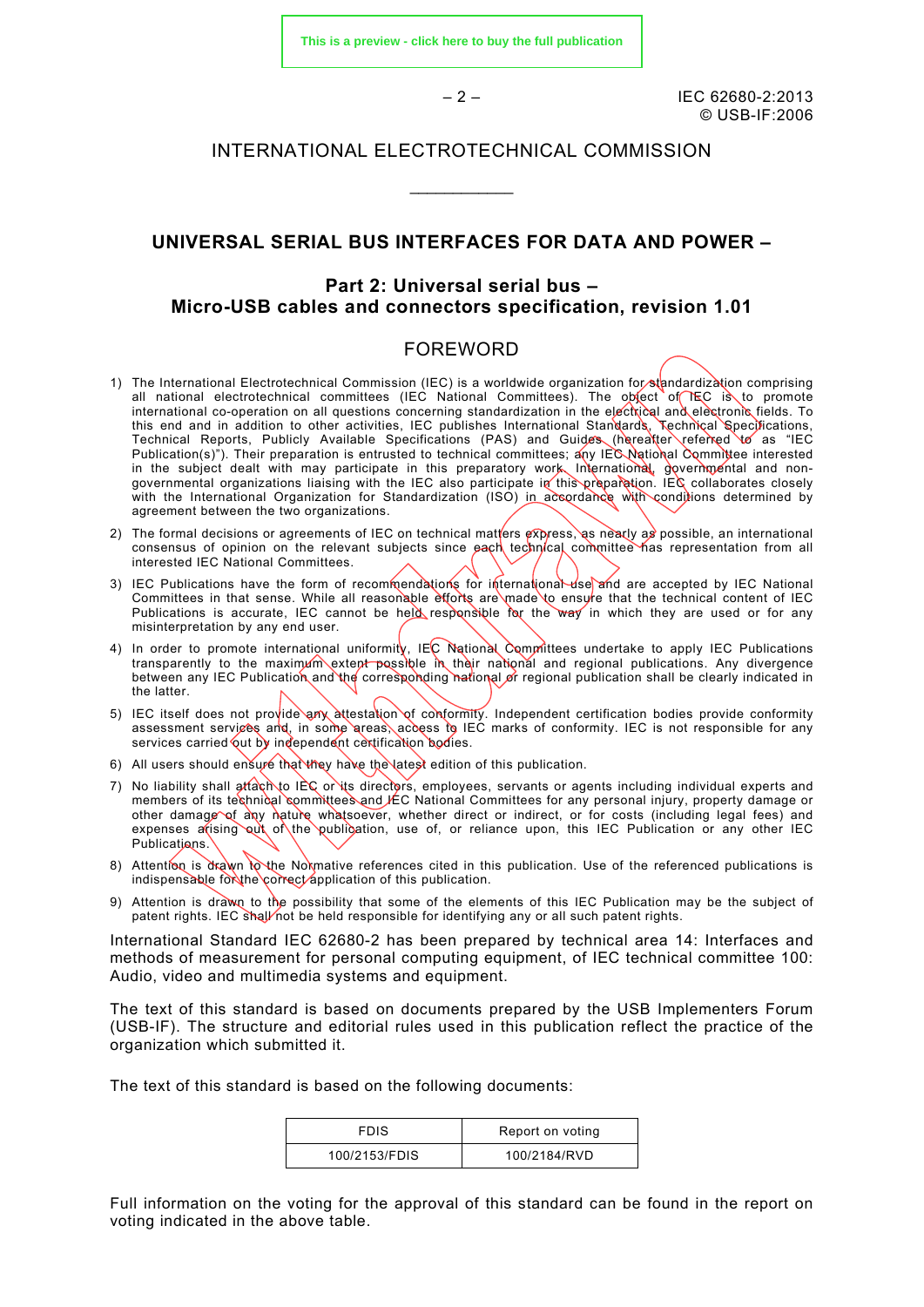$\text{IEC } 62680 - 2:2013$  – 3 – © USB-IF:2006

A list of all the parts in the IEC 62680 series, published under the general title *Universal serial bus interfaces for data and power* can be found on the IEC website.

The committee has decided that the contents of this publication will remain unchanged until the stability date indicated on the IEC web site under "http://webstore.iec.ch" in the data related to the specific publication. At this date, the publication will be

- reconfirmed,
- withdrawn.
- replaced by a revised edition, or
- amended.

**IMPORTANT – The 'colour inside' logo on the cover page of this publication indicates** that it contains colours which are considered to be useful for the correct understanding of its contents. Users should therefore print this document using a **colour printer.**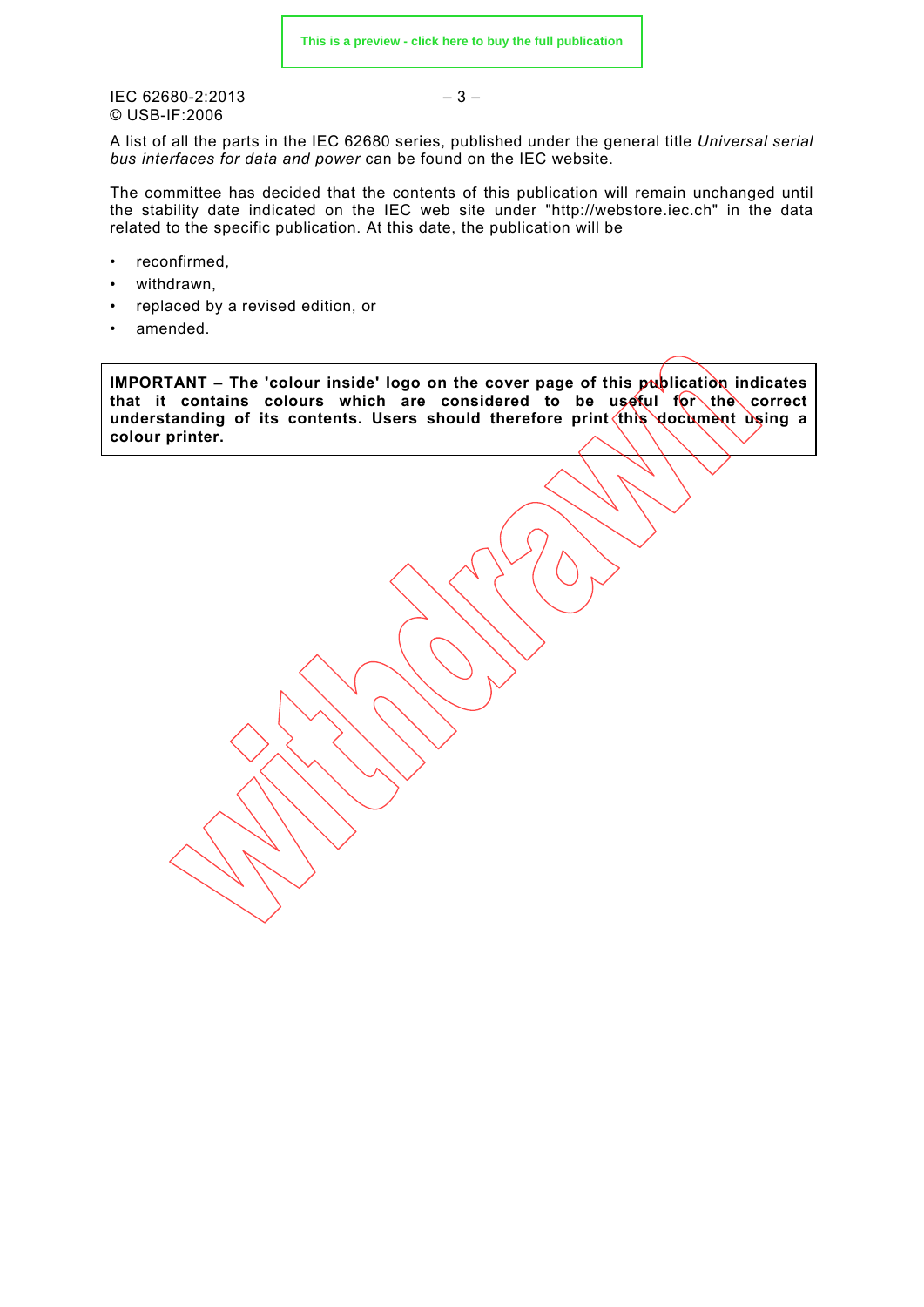$-4 -$  IEC 62680-2:2013 © USB-IF:2006

# **INTRODUCTION**

The IEC 62680 series is based on a series of specifications that were originally developed by the USB Implementers Forum (USB-IF). These specifications were submitted to the IEC under the auspices of a special agreement between the IEC and the USB-IF.

The USB Implementers Forum, Inc.(USB-IF) is a non-profit corporation founded by the group of companies that developed the Universal Serial Bus specification. The USB-IF was formed to provide a support organization and forum for the advancement and adoption of Universal Serial Bus technology. The Forum facilitates the development of high-quality compatible USB peripherals (devices), and promotes the benefits of USB and the quality of products that have passed compliance testing.

**ANY USB SPECIFICATIONS ARE PROVIDED TO YOU "AS IS, "WITH NO WARRANTIES**  OF MERCHANTABILITY, NON-**INFRINGEMENT, OR FITNESS FOR ANY PARTICULAR PURPOSE. THE USB IMPLEMENTERS FORUM AND THE AUTHORS OF ANY USB SPECIFICATIONS DISCLAIM ALL LIABILITY, INCLUDING LIABILITY FOR INFRINGEMENT OF ANY PROPRIETARY RIGHTS, RELATING TO USE OR IMPLEMENTATION OR INFORMATION IN THIS SPECIFICAITON.** 

**THE PROVISION OF ANY USB SPECIFICATIONS TO YOU DOES NOT PROVIDE YOU**  WITH ANY LICENSE, EXPRESS OR IMPLIED, BY ESTOPPEL OR OTHERWISE, TO ANY **INTELLECTUAL PROPERTY RIGHTS.** 

Entering into USB Adopters Agreements may however, allow a signing company to participate in a reciprocal, royalty-free licensing arrangement for compliant products. For more information, please see: <http://www.usb.org/developers/docs/>

[http://www.usb.org/developers/devclass\\_docs#approved](http://www.usb.org/developers/devclass_docs#approved)

IEC DOES NOT TAKE ANY ROSITION AS TO WHETHER IT IS ADVISABLE FOR YOU TO ENTER INTO ANY USB ADOPTERS AGREEMENTS OR TO PARTICIPATE IN THE USB IMPLEMENTERS FORUM."

This series covers the Universal Series Bus interfaces for data and power and consists of the following parts!

IEC 62680-1, *Universal Serial Bus interfaces for data and power – Part 1: Universal Serial Bus Specification, Revision 2.0*

IEC 62680-2, *Universal Serial Bus interfaces for data and power – Part 2: USB Micro-USB Cables and Connectors Specification, Revision 1.01*

IEC 62680-3, *Universal Serial Bus interfaces for data and power – Part 3: USB Battery Charging Specification, Revision 1.2*

IEC 62680-4, *Universal Serial Bus interfaces for data and power – Part 4: Universal Serial Bus Cables and Connectors Class Document Revision. 2.0*

This part of the IEC 62680 series consists of several distinct parts:

• the main body of the text, which consists of the original specification and all ECN and Errata developed by the USB-IF.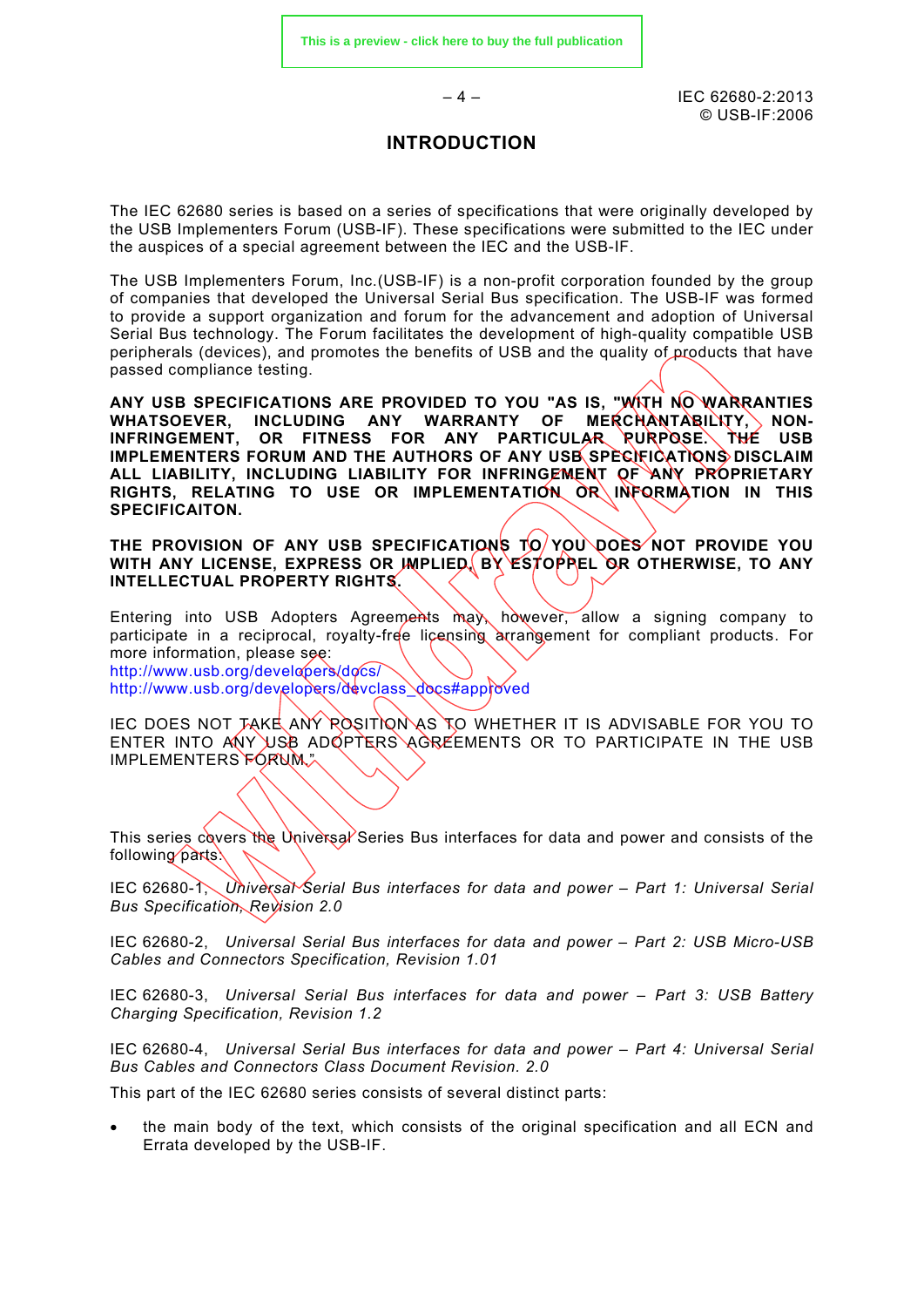IEC 62680-2:2013 © USB-IF:2006

#### $-5-$

# **CONTENTS**

| 1 |     |                                                 |  |
|---|-----|-------------------------------------------------|--|
|   | 1.1 |                                                 |  |
|   | 1.2 |                                                 |  |
|   | 1.3 |                                                 |  |
|   | 1.4 |                                                 |  |
| 2 |     |                                                 |  |
| 3 |     |                                                 |  |
|   | 3.1 |                                                 |  |
|   | 3.2 |                                                 |  |
|   | 3.3 |                                                 |  |
|   | 3.4 |                                                 |  |
|   | 3.5 | $\sim$ 2 $\sim$ 12                              |  |
| 4 |     |                                                 |  |
|   | 4.1 | <sup>.</sup> 12                                 |  |
|   | 4.2 |                                                 |  |
|   | 4.3 |                                                 |  |
|   | 4.4 |                                                 |  |
|   | 4.5 |                                                 |  |
|   |     | 4.5.1                                           |  |
|   |     | 4.5.2                                           |  |
|   |     | 4.5.3                                           |  |
|   |     | 4.5.4                                           |  |
|   |     | 4.5.5                                           |  |
|   |     | Connector Reying (Action 2008) 15<br>4.5.6      |  |
|   |     |                                                 |  |
|   |     | 4.5.7 Right Angle Plugs<br>Adapters 15<br>4.5.8 |  |
|   | 4.6 | $\mathsf{Drawing}$ , $\mathsf{S}$               |  |
| 5 |     |                                                 |  |
|   | 5.1 |                                                 |  |
|   | 5.2 |                                                 |  |
|   |     |                                                 |  |
|   |     | $5.3$ $\sim$                                    |  |
|   |     | 5.3.2                                           |  |
| 6 |     |                                                 |  |
|   | 6.1 |                                                 |  |
|   |     | 6.1.1                                           |  |
|   |     |                                                 |  |
|   | 6.2 |                                                 |  |
|   | 6.3 |                                                 |  |
|   | 6.4 |                                                 |  |
|   |     | 6.4.1                                           |  |
|   |     | 6.4.2                                           |  |
|   | 6.5 |                                                 |  |
|   | 6.6 |                                                 |  |
|   | 6.7 |                                                 |  |
|   | 6.8 |                                                 |  |
|   | 6.9 |                                                 |  |
|   |     |                                                 |  |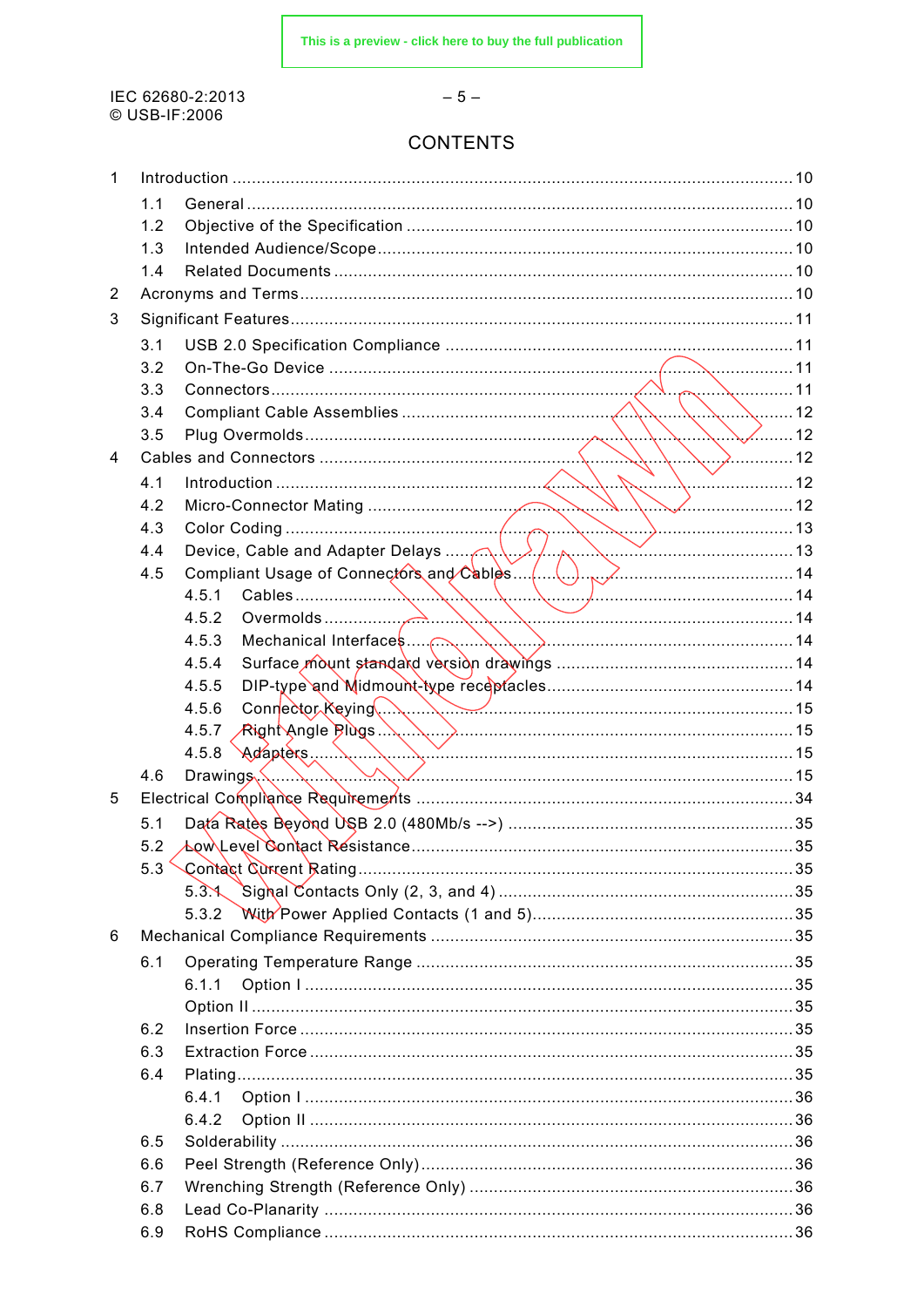– 6 – IEC 62680-2:2013 © USB-IF:2006

6.10 Shell & Latch Materials.......................................................................................... 36

**Note: All Engineering Change Notice's (ECN) and Errata documents as of September 01, 2012 that pertain to this core specification follow the last page of the specification starting on page 37.**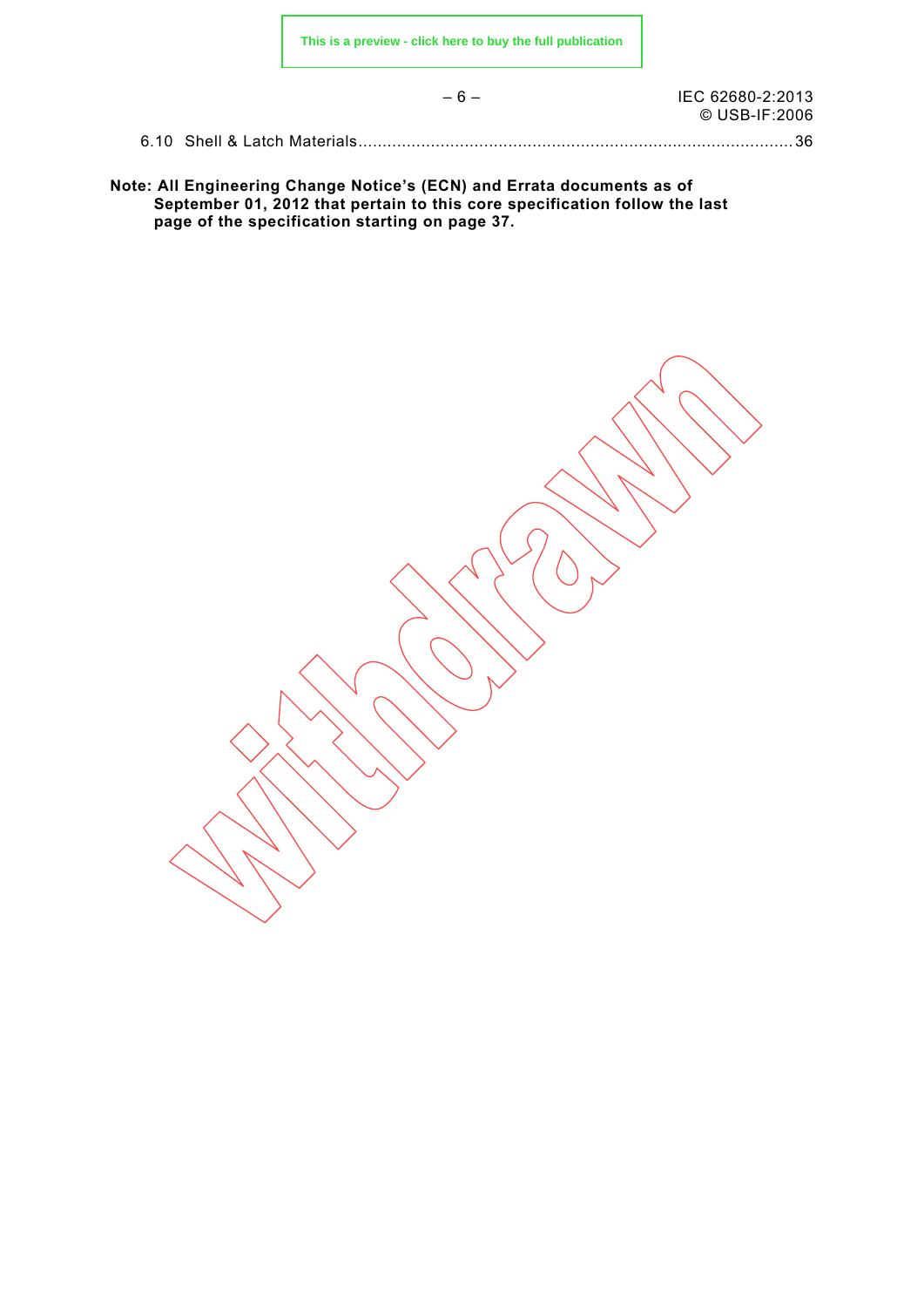IEC 62680-2:2013 – 7 – © USB-IF:2006

# **Universal Serial Bus Micro-USB Cables and Connectors Specification**

**Revision 1.01 April 4, 2007**

| <b>Revision</b>   | <b>Issue Date</b> | Comment                                                                                                                                                                       |
|-------------------|-------------------|-------------------------------------------------------------------------------------------------------------------------------------------------------------------------------|
| 0.6               | 1/30/2006         | Revisions to all sections                                                                                                                                                     |
| 0.7               | 3/24/2006         | Added revised Micro-USB drawings to Rev.0.8                                                                                                                                   |
| 0.8               | 4/19/2006         | Editorial changes and additions by Jan Fahllund Nokia)                                                                                                                        |
| 0.8 <sub>b</sub>  | 4/26/2006         | Corrections to the 0.8 version (based by comments from contributors)                                                                                                          |
| 0.9               | 6/7/2006          | Corrections based on comments from the 0.8b version                                                                                                                           |
| 1.0 <sub>RC</sub> | 8/2/2006          | Added lubricant recommendation LLRC delta change specified                                                                                                                    |
| 1.01RC            | 11/10/2006        | Editorial changes and addition based on Oct 06 USB JF CCWG meeting.                                                                                                           |
| 1.02RC            | 12/10/2006        | Shell material thickness tolerances changed so that material can be 0.25 mm<br>or 0.3 mm; edited three pictures (Figure 4-10, $4\sqrt{1}$ and 4-12).                          |
| 1.03RC            | 12/11/2006        | Two pictures edited \Figure 4-8 and 4\9). In fig 4-8 max height to be 2.8mm<br>MAX. In fig 4-9 RQ.25mm MAX to be R0.30mm MAX.                                                 |
| 1.0RC3            | 12/19/2006        | For BoD approval                                                                                                                                                              |
| 1.0               | 1/12/2007         | Approved                                                                                                                                                                      |
| 1.0               | 1/22/2007         | Cosmetic edits for publication                                                                                                                                                |
| 1.01              | 4/4/2007          | Editorial corrections and additions to contributor list. Reinserted shell and plug<br>material requirements as section 6.10. Clarified wording on Plating<br>Recommendations. |

# **Revision History**

**Copyright © 2006 USB Implementers Forum, Inc. (USB-IF). All rights reserved.**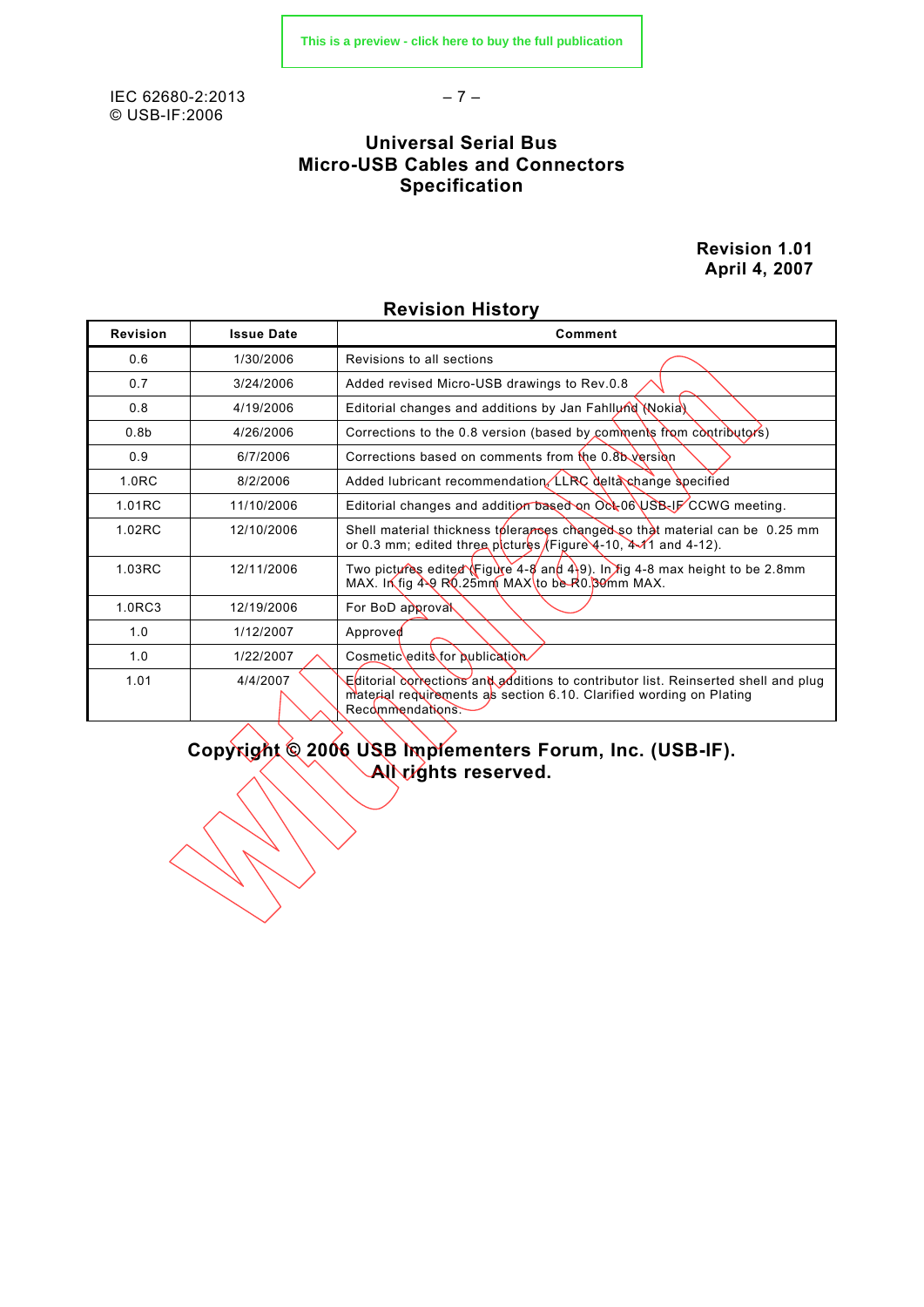$-8 - 12013$ © USB-IF:2006

A LICENSE IS HEREBY GRANTED TO REPRODUCE THIS SPECIFICATION FOR INTERNAL USE ONLY. NO OTHER LICENSE, EXPRESS OR IMPLIED, BY ESTOPPEL OR OTHERWISE, IS GRANTED OR INTENDED HEREBY.

USB-IF AND THE AUTHORS OF THIS SPECIFICATION EXPRESSLY DISCLAIM ALL LIABILITY FOR INFRINGEMENT OF INTELLECTUAL PROPERTY RIGHTS, RELATING TO IMPLEMENTATION OF INFORMATION IN THIS SPECIFICATION. USB-IF AND THE AUTHORS OF THIS SPECIFICATION ALSO DO NOT WARRANT OR REPRESENT THAT SUCH IMPLEMENTATION(S) WILL NOT INFRINGE THE INTELLECTUAL PROPERTY RIGHTS OF OTHERS.

THIS SPECIFICATION IS PROVIDED "AS IS" AND WITH NO WARRANTIES, EXPRESS OR IMPLIED, STATUTORY OR OTHERWISE. ALL WARRANTIES ARE EXPRESSLY DISCLAIMED. NO WARRANTY OF MERCHANTABILITY, NO WARRANTY OF NON-INFRINGEMENT, NO WARRANTY OF FITNESS FOR ANY PARTICULAR PURPOSE, AND NO WARRANTY ARISING OUT OF ANY PROPOSAL, SPECIFICATION, OR SAMPLE.

IN NO EVENT WILL USB-IF OR USB-IF MEMBERS BE LIABLE TO ANOTHER FOR THE COST OF PROCURING SUBSTITUTE GOODS OR SERVICES, LOST PROFITS, LOSS OF USE, LOSS OF DATA OR ANY INCIDENTAL, CONSEQUENTIAL, WOIRECT, OR SPECIAL DAMAGES, WHETHER UNDER CONTRACT, TORT, WARRANTY, OR OTHERWISE, ARISING IN ANY WAY OUT OF THE USE OF THIS SPECIFICATION, WHETHER OR NOT SUCH PARTY HAD ADVANCE NOTICE OF THE POSSIBILITY OF SUCH DAMAGES.

All product names are trademarks, registered trademarks, or service marks of their respective owners.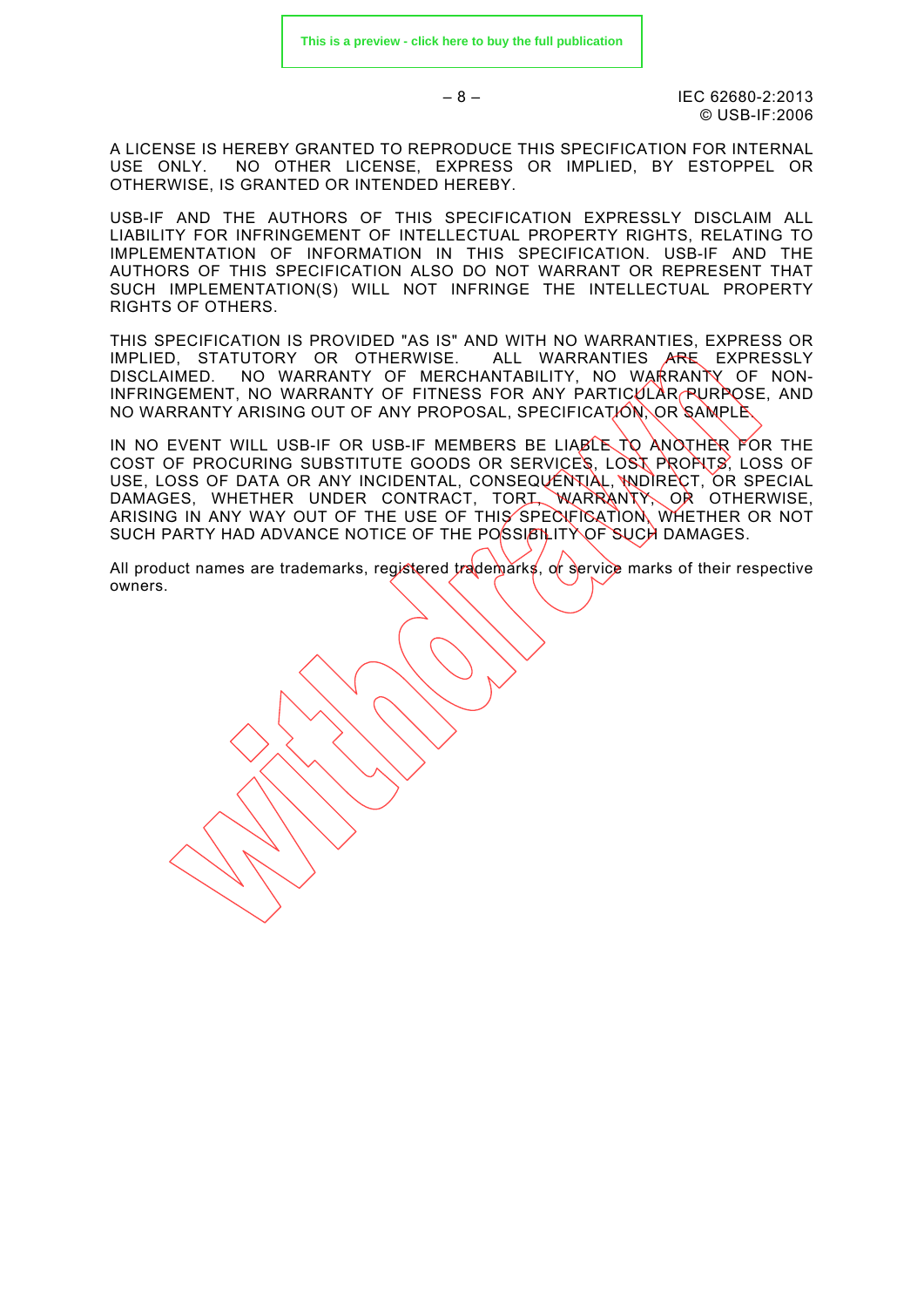#### $\text{IEC } 62680 - 2:2013$  – 9 – © USB-IF:2006

#### **Contributors**

Mark Rodda, (editor) Motorola XVIII Makazawa, JST Jan Fahllund, (editor) Nokia Kevin Fang, Longwell Electronics Jim Koser, (CCWG Chairman), Foxconn Morgan Jair, Main Super Co. Glen Chandler, Advanced-Connectek (Acon) Ron Ward, Matsushita Electric Works Toshinori Sasaki, Across Techno Yasuhiko Shinohara, Mitsumi Minoru Ohara, Allion Atsushi Nishio, Mitsumi Brad Brown, ATL **Hitoshi Kawamura, Mitsumi** Christopher Mattson, ATL Scott Sommers, Molex Marcus Darrington, ATL **Kevin Delaney, Molex** Kevin Delaney, Molex Jaremy Flake, ATL Technology **Kieran Wright, Molex** George Olear, Contech Research **Padraig McDaid, Molex** Roy Ting, Elka Mikko Poikselka, Molex Sophia Liu, ETC Sam Liu, Newnex Technology Corp. Bill Northey, FCI **Richard Petrie**, Nokia Tsuneki Watanabe, Foxconn Kai Silvennoinen, Nokia Jim Zhao, Foxconn **Panu Ylihaa**visto, Nokia David Ko, Foxconn **Arthur Zarnowitz**, Palm Jong Tseng, Foxconn **Douglas Riemer, SMK** Jack Lu, Foxlink Eric Yagi, SMK Tim Chang, Foxlink  $\left\langle \right\rangle$  Abid Hussain, Summit Microelectronics Sathid Inthon, Fujikura  $\mathbb{R}$   $\mathbb{R}$   $\mathbb{R}$   $\mathbb{R}$  Kaz Osada, Tyco Toshi Mimura, Fujijura (VANA) Masaru Ueno, Tyco Alan Berkema, Hewlett-Packard  $\left\langle \right\rangle \left\langle \right\rangle$  Yoshikazu Hirata, Tyco Karl Kwiat, Hirose  $\sqrt{2}$   $\sqrt{2}$  Mark Paxson, VTM Inc. Shinya Tono, Hirose Kazu Ichikawa, Hirose Ryozo Koyama, Hirose Yousuke Takeuchi, Hirose Tsuyoshi Kitagawa, Hosiden Jim Eilers, Hosiden Kazuhiro Saito, JAE Ron Muir, JAE Mark Saubert, JAE Yasuhira Miya, JST Takahiro Diguchi, JST

Ed Beeman, 2010 Tech Tom Kawaguchi, Matsushita Electric Works Charles Wang, Advanced-Connectek (Acon) Satoshi Yamamoto, Matsushita Electric Works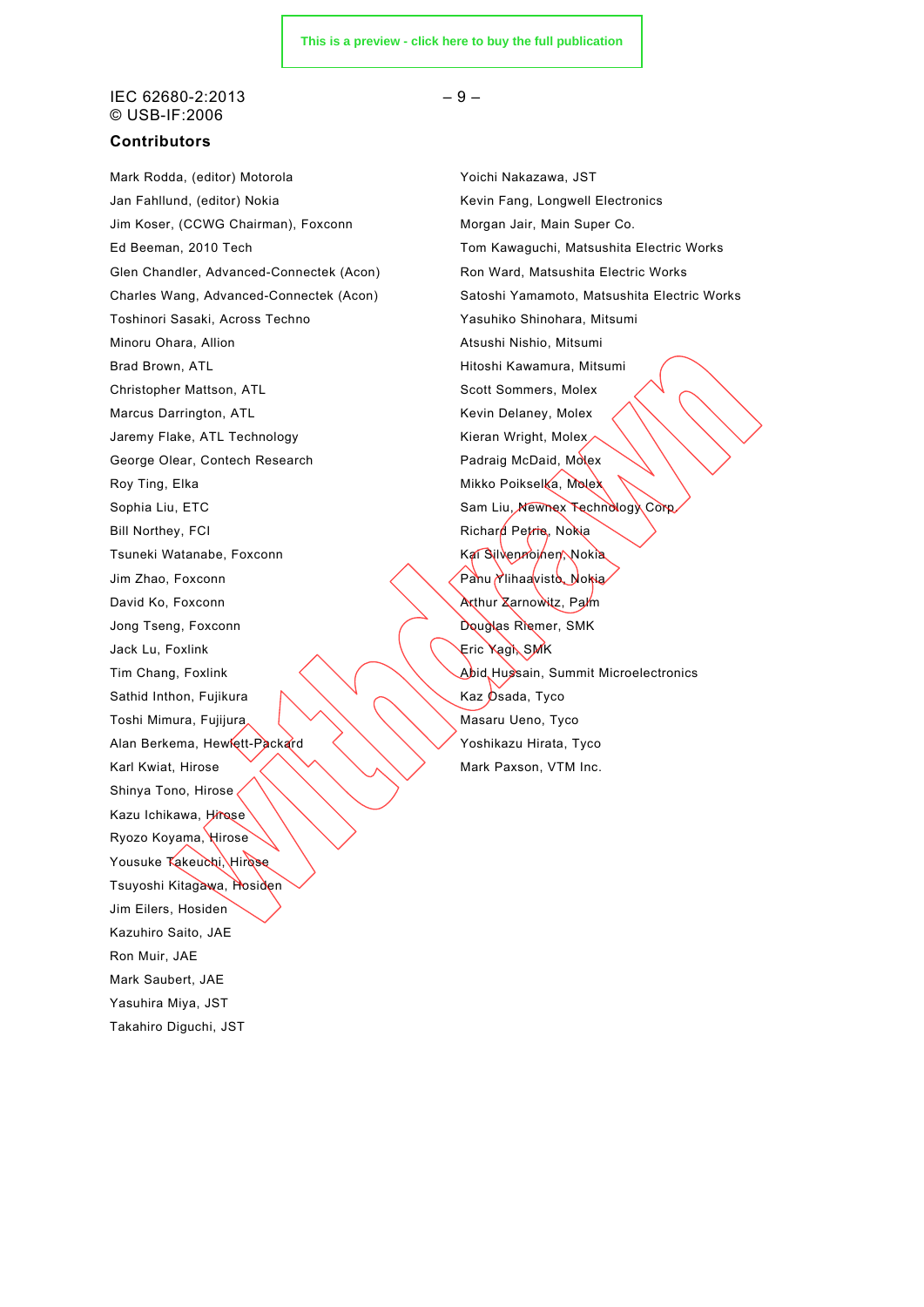$-10 - 10$ © USB-IF:2006

# **1 Introduction**

#### **1.1 General**

USB has become a popular interface for exchanging data between cell phone and portable devices. Many of these devices have become so small it is impossible to use standard USB components as defined in the USB 2.0 specification. In addition the durability requirements of the Cell Phone and Portable Devices market exceed the specifications of the current interconnects. Since Cell Phones and other small Portable Devices are the largest market potential for USB, this specification is addressing this very large market while meeting all the requirements for electrical performance within the USB 2.0 specification.

# **1.2 Objective of the Specification**

The purpose of this document is to define the requirements and features of a Micro-USB connector that will meet the current and future needs of the Cell Phone and Portable Devices markets, while conforming to the USB 2.0 specification for performance, physical size and shape of the Micro-USB interconnect.

This is not a stand-alone document. Any aspects of USB that are not specifically changed by this specification are governed by the USB 2.0 Specification and USB On-The-Go Supplement.

#### **1.3 Intended Audience/Scope**

Cell phone and Portable Devices have become so thin that the current Mini-USB does not fit well within the constraints of future designs. Additional requirements for a more rugged connector that will have durability past 10,000 cycles and still meet the USB 2.0 specification for mechanical and electrical performance was also a consideration. The Mini-USB could not be modified and remain backward compatible to the existing connector as defined in the USB OTG specification.

This chapter lists and defines terms and abbreviations used throughout this specification.

**A-Device** A device with a Type-A plug inserted into its receptacle. The A-

 $\sqrt{2}$ 

device supplies power to VBUS and is host at the start of a session.  $\langle \rangle$ 

#### **1.4 Related Documents**

**2 Acronyms and Terms**

USB 2.0

USB OTG Supplement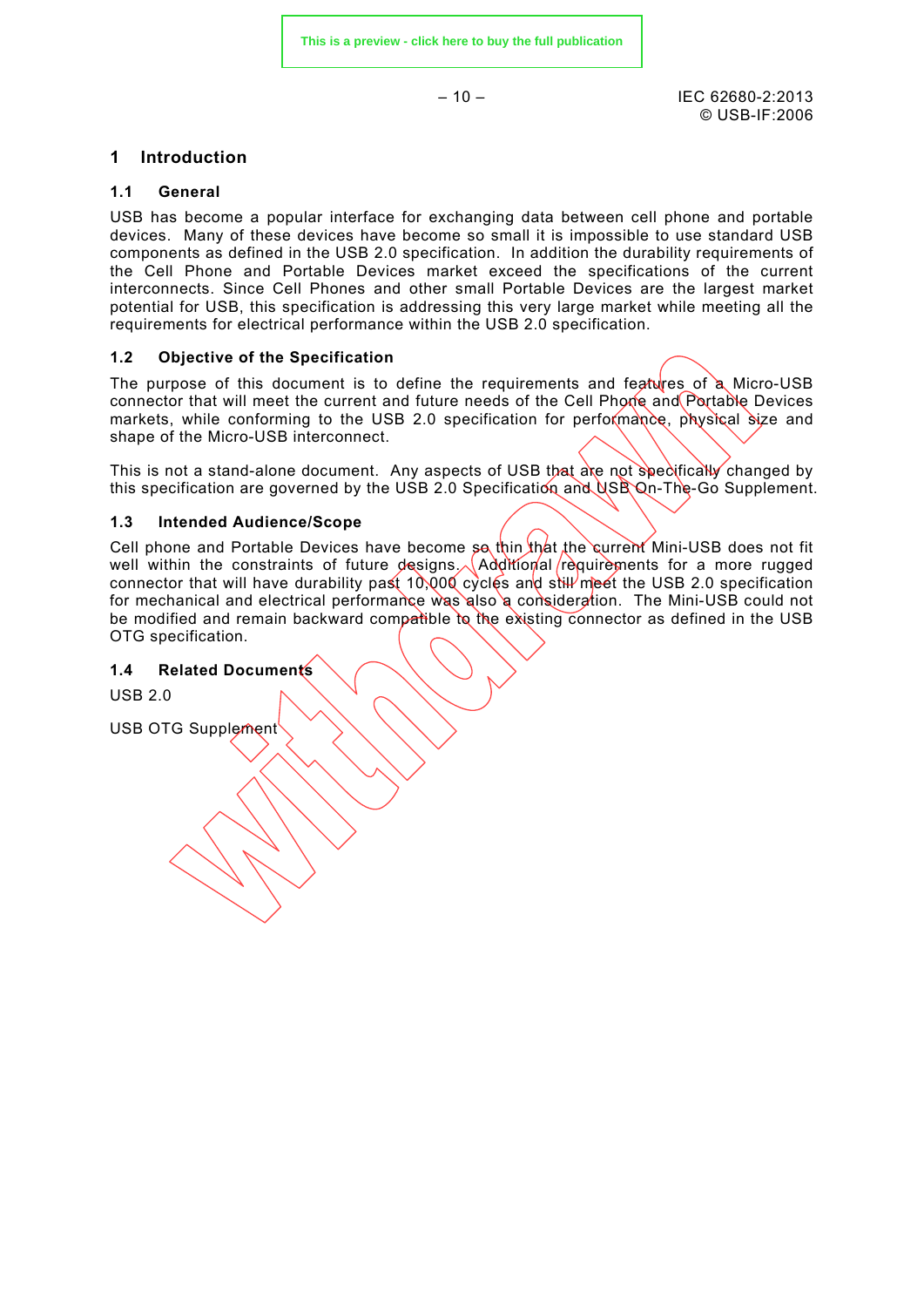$-46 -$  IEC 62680-2:2013 © USB-IF:2006

# COMMISSION ÉLECTROTECHNIQUE INTERNATIONALE

\_\_\_\_\_\_\_\_\_\_\_\_\_\_

# **INTERFACES DE BUS UNIVERSEL EN SÉRIE POUR LES DONNÉES ET L'ALIMENTATION ÉLECTRIQUE –**

# **Partie 2: Bus universel en série – Spécification des câbles et connecteurs micro-USB, révision 1.01**

#### AVANT-PROPOS

- 1) La Commission Electrotechnique Internationale (CEI) est une organisation mondiale de normalisation composée de l'ensemble des comités électrotechniques nationaux (Comités nationaux de la CEI). La CEI a pour objet de favoriser la coopération internationale pour toutes les questions de normalisation dans les domaines de l'électricité et de l'électronique. A cet effet, la CEI – entre autres activités – publie des Normes internationales, des Spécifications techniques, des Rapports techniques, des Spécifications *a*ccessibles au public (PAS) et des Guides (ci-après dénommés "Publication(s) de la CEI"). Leur élaboration èst confiée à des comités d'études, aux travaux desquels tout Comité national intéréssé par le sujet traité peut participer. Les organisations internationales, gouvernementales et non gouvernementales, en liaison avec la CEI, participent également aux travaux. La CEI collabore étroitement avec l'Organisation Internationale de Normalisation (ISO), selon des conditions fixées par accord entre les deux organisations.
- 2) Les décisions ou accords officiels de la CEI concernant les questions rechniques représentent, dans la mesure du possible, un accord international sur les sujets étudiés, étant donné que les Comités nationaux de la CEI intéressés sont représentés dans chaque comité d'études.
- 3) Les Publications de la CEI se présentent sous la forme de recommandations internationales et sont agréées comme telles par les Comités nationaux de la CEI. Tous les efforts raisonnables sont entrepris afin que la CEI s'assure de l'exactitude du contenu technique de ses publications; la CEI ne peut pas être tenue responsable de l'éventuelle mauvaise utilisation ou interprétation qui en est faite par un quelconque utilisateur final.
- 4) Dans le but d'encourager l'uniformité internationale, les Comités nationaux de la CEI s'engagent, dans toute la mesure possible, à appliquer de façon transparente les Publications de la CEI dans leurs publications nationales et régionales. Toutes divergences entre toutes Publications de la CEI et toutes publications nationales ou régionales correspondantes doivent être indiquées en termes clairs dans ces dernières.
- 5) La CEI elle-même ne fournit aucune attestation de conformité. Des organismes de certification indépendants fournissent des services d'évaluation de conformité et, dans certains secteurs, accèdent aux marques de conformité de la CEI. La CEI n'èst responsable d'aucun des services effectués par les organismes de certification indépendants.
- 6) Tous les utilisateurs doivent s'assurer qu'ils sont en possession de la dernière édition de cette publication.
- 7) Aucune responsabilité ne doit être imputée à la CEI, à ses administrateurs, employés, auxiliaires ou mandataires, y compris ses experts particuliers et les membres de ses comités d'études et des Comités nationaux de la CEI, pour tout préjudice causé en cas de dommages corporels et matériels, ou de tout autre dommage de quelque nature que ce soit, directe ou indirecte, ou pour supporter les coûts (y compris les frais de justice) et les dépenses découlant de la publication ou de l'utilisation de cette Publication de la CEI ou de toute autre Publication de la CEI, ou au crédit qui lui est accordé.
- 8) L'attention est attirée sur les références normatives citées dans cette publication. L'utilisation de publications référencées est obligatoire pour une application correcte de la présente publication.
- 9) L'attention est attirée sur le fait que certains des éléments de la présente Publication de la CEI peuvent faire l'objet de droits de brevet. La CEI ne saurait être tenue pour responsable de ne pas avoir identifié de tels droits de brevets et de ne pas avoir signalé leur existence.

La Norme internationale CEI 62680-2 a été établie par le domaine technique 14: Interfaces et méthodes de mesure pour les équipements d'ordinateur personnel, du comité d'études 100 de la CEI: Systèmes et appareils audio, vidéo et multimédia.

Le texte de la présente norme est issu de documents élaborés par l'USB Implementers Forum (USB-IF). Les règles structurelles et éditoriales utilisées dans la présente publication reflètent les pratiques en vigueur au sein de l'organisme responsable de sa soumission.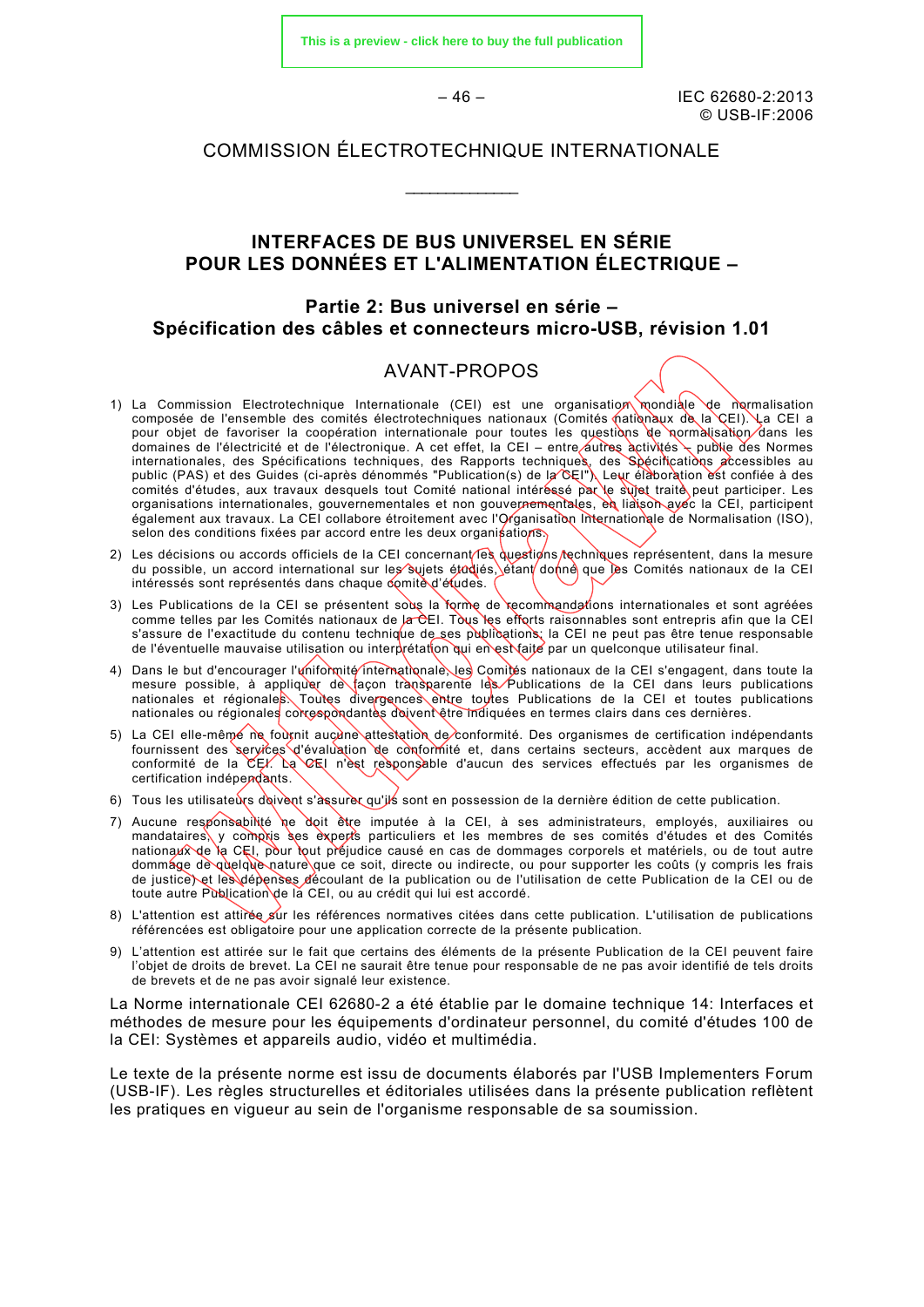$IEC 62680-2:2013$  – 47 – © USB-IF:2006

Le texte de la présente norme est issu des documents suivants:

| <b>FDIS</b>   | Rapport de vote |
|---------------|-----------------|
| 100/2153/FDIS | 100/2184/RVD    |

Le rapport de vote indiqué dans le tableau ci-dessus donne toute information sur le vote ayant abouti à l'approbation de la présente norme.

Afin d'éviter toute corruption des Figures, les originaux de la version anglaise ont été inclus dans la version française de la présente norme. Toutefois, pour les besoins des utilisateurs de la version française, une traduction du texte anglais a été ajoutée sous forme d'un tableau sous chaque Figure. A noter que ces "Légendes" ne contiennent aucune information supplémentaire par rapport à l'original anglais.

Une liste de toutes les parties de la série CEI 62680, publiée sous le titre génèral *Interfaces* de bus universel en série pour les données et l'alimentation électrique peut être consultée sur le site web de la CEI.

Le comité a décidé que le contenu de cette publication ne sera pas modifié avant la date de stabilité indiquée sur le site web de la CEI sous "http://webstore.iec.ch" dans les données relatives à la publication recherchée. A cette date, la publication sera

- reconduite,
- supprimée.
- remplacée par une édition révisée, ou
- amendée.

**IMPORTANT – Le logo** *"colour inside"* **qui se trouve sur la page de couverture de cette publication indique qu'elle contient des couleurs qui sont considérées comme utiles à une bonne compréhension de son contenu. Les utilisateurs devraient, par conséquent, imprimer cette publication en utilisant une imprimante couleur.**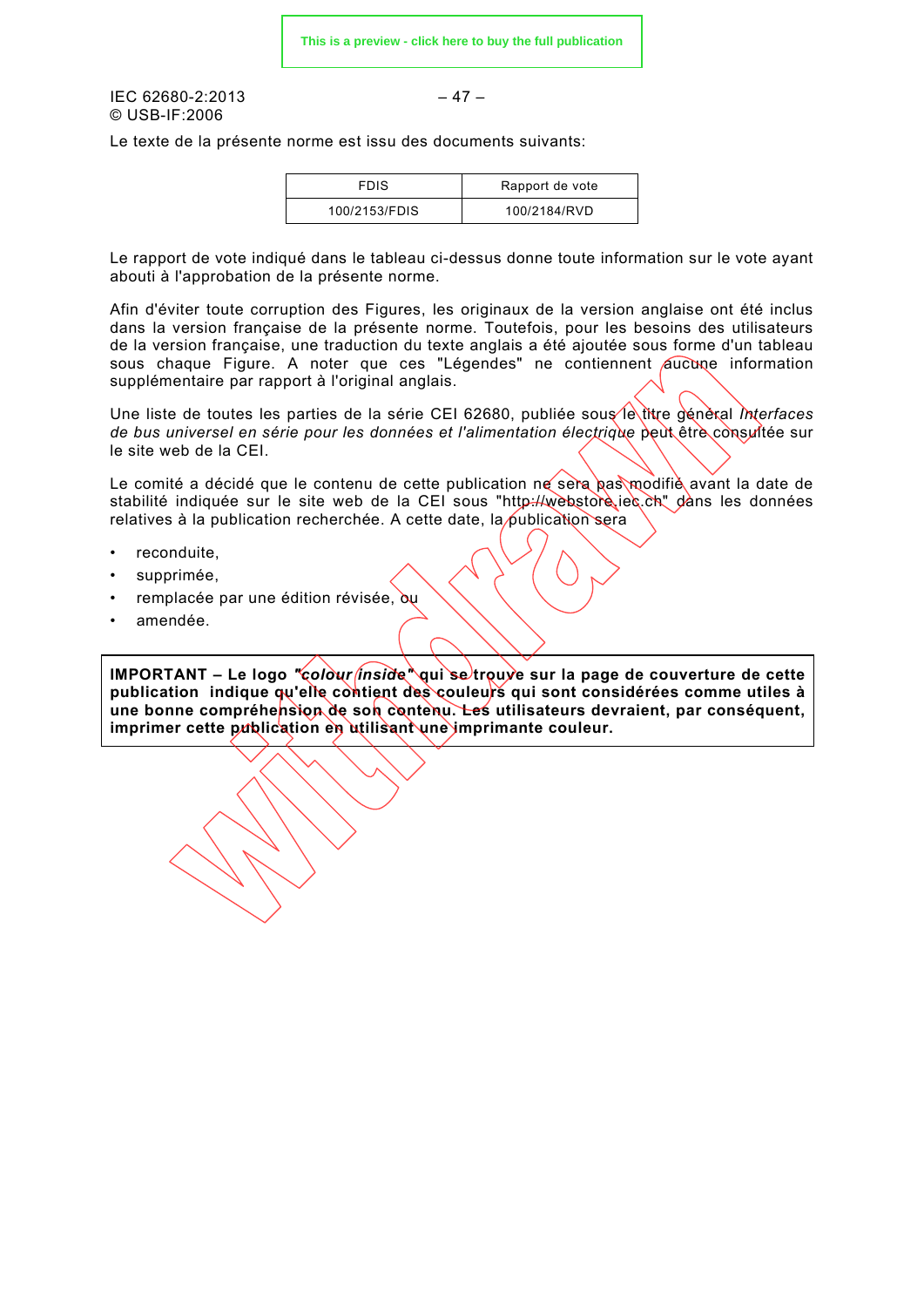$-48 -$ IEC 62680-2:2013  $© IISB-IF:2006$ 

#### **INTRODUCTION**

La série des CEI 62680 repose sur une série de spécifications qui ont été développées à l'origine par l'USB Implementers Forum (USB-IF). Ces spécifications ont été soumises à la CEI sous l'égide d'un accord particulier entre la CEI et l'USB IF.

L'USB Implementers Forum, Inc.(USB-IF) est un organisme à but non lucratif fondé par le groupe de sociétés qui a développé la spécification du bus universel en série. L'USB-IF a été créé pour fournir une plate-forme de soutien et de forum pour le progrès et l'adoption de la technologie du bus universel en série. Le forum facilite le développement de périphériques (appareils) USB compatibles et de haute qualité et promeut les avantages de la technologie USB et la qualité des produits qui ont été validés par des essais de conformité.

**TOUTES LES SPÉCIFICATIONS USB VOUS SONT FOURNIES "TELLES QUELLES" SANS AUCUNE GARANTIE DE QUELQUE SORTE QUE CE SOIT, Y COMPRIS LES GARANTIES DE QUALITÉ MARCHANDE, DE NON-VIOLATION OU D'ADÉQUATION À UN USAGE PARTICULIER. L'USB IMPLEMENTERS FORUM ET LES AUTEURS DES SPÉCIFICATIONS**  USB DÉCLINENT TOUTE RESPONSABILITÉ, Y COMPRIS LA VIQLATION DES DROITS D'AUTEUR, CONCERNANT L'UTILISATION, LA MISE EN APRLICATION OU LES **INFORMATIONS DE LA PRÉSENTE SPÉCIFICATION.**

LA DISPOSITION DE SPÉCIFICATIONS USB NE SAURAIT VOUS ACCORDER UNE LICENCE, EXPLICITE OU IMPLICITE, PAR ESTOPPEL OU DE TOUTE AUTRE FAÇON, À **DES DROITS DE PROPRIÉTE INTELLECTUELLE.**

La conclusion des accords des adoptants de l'USB peut touterois permettre à une société signataire de participer à un accord de licence réciproque et libre de droits pour les produits conformes. Pour plus d'informations, voir: <http://www.usb.org/developers/docs/>

[http://www.usb.org/developers/devclass\\_docs#approved](http://www.usb.org/developers/devclass_docs)

LA CEI NE PREND AUCUNE POSITION QUANT À SAVOIR S'IL VOUS EST RECOMMANDÉ DE CONCLURE TOUT ACCORD DES ADOPTANTS DE L'USB OU DE PARTICIPER À L'USB IMPLEMENTERS FORUM."

La présente série traite des interfaces de bus universel en série pour les données et l'alimentation électrique et est composée des parties suivantes:

CEI 62680-1, *Interfaces de bus universel en série pour les données et l'alimentation électrique – Partie 1: Spécification du bus universel en série, révision 2.0*

CEI 62680-2, *Interfaces de bus universel en série pour les données et l'alimentation électrique – Partie 2: Bus universel en série – Spécification des câbles et des connecteurs Micro-USB, révision 1.01*

CEI 62680-3, *Interfaces de bus universel en série pour les données et l'alimentation électrique – Partie 3: Spécification de chargement des batteries USB, révision 1.2*

CEI 62680-4, *Interfaces de bus universel en série pour les données et l'alimentation électrique – Partie 4: Document des classes des câbles et des connecteurs de bus universel en série, révision 2.0*

La présente partie de la CEI 62680 est constituée de plusieurs parties distinctes:

• le corps du texte, qui correspond à la spécification initiale et l'ensemble des ECN et des errata développés par l'USB-IF.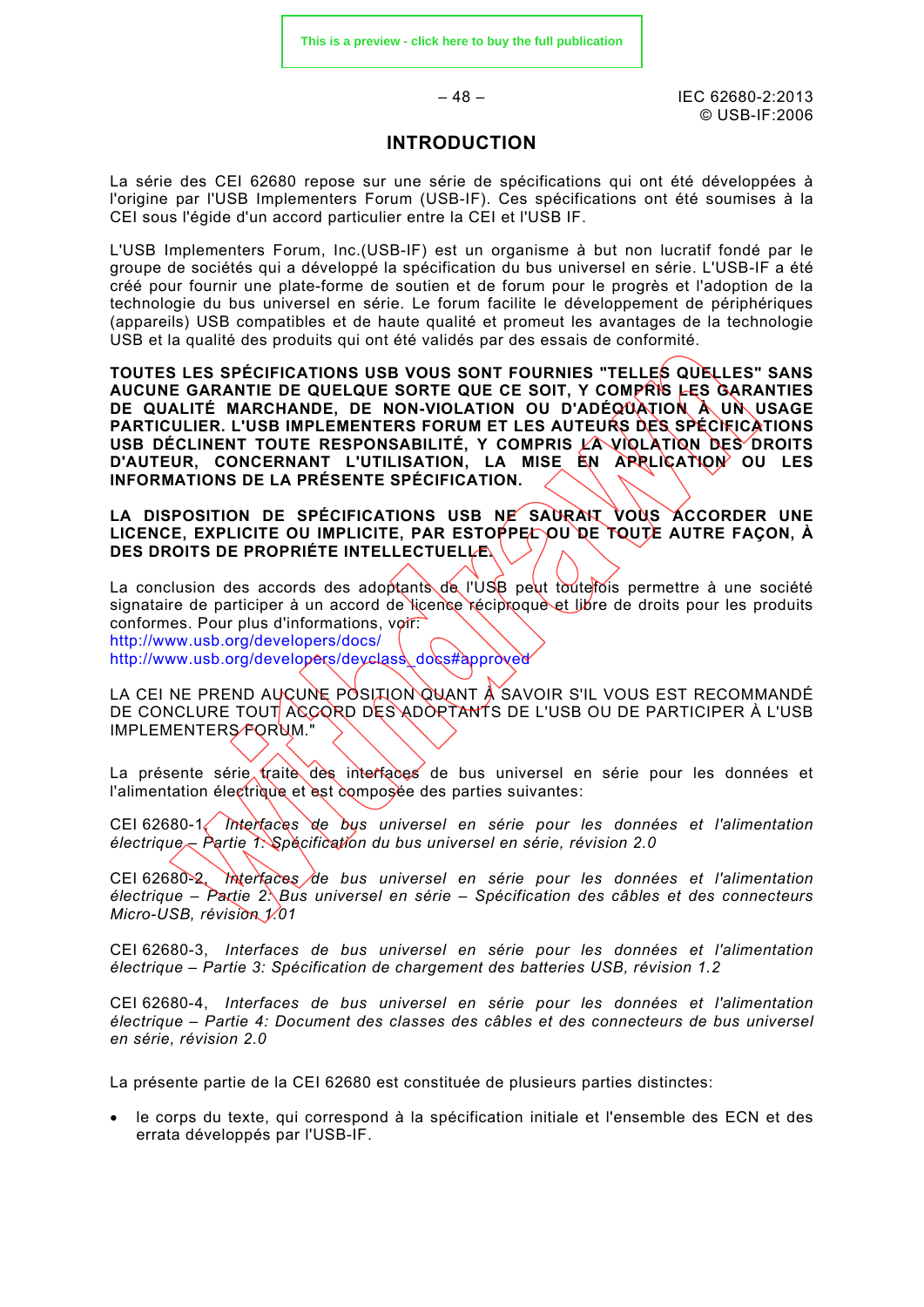IEC 62680-2:2013 © USB-IF:2006

#### $-49-$

# SOMMAIRE

| 1 |     |                                                                             |  |
|---|-----|-----------------------------------------------------------------------------|--|
|   | 1.1 |                                                                             |  |
|   | 1.2 |                                                                             |  |
|   | 1.3 |                                                                             |  |
|   | 1.4 |                                                                             |  |
| 2 |     |                                                                             |  |
| 3 |     |                                                                             |  |
|   | 3.1 |                                                                             |  |
|   | 3.2 |                                                                             |  |
|   | 3.3 |                                                                             |  |
|   | 3.4 | $\sim$ \ \ \ 56                                                             |  |
|   | 3.5 | $\frac{1}{2}$ 56                                                            |  |
| 4 |     |                                                                             |  |
|   | 4.1 |                                                                             |  |
|   | 4.2 |                                                                             |  |
|   | 4.3 |                                                                             |  |
|   | 4.4 |                                                                             |  |
|   | 4.5 |                                                                             |  |
|   |     | 4.5.1                                                                       |  |
|   |     | 4.5.2                                                                       |  |
|   |     | 4.5.3                                                                       |  |
|   |     | Dessins de la version normalisée pour montage en surface59<br>4.5.4         |  |
|   |     | 4.5.5                                                                       |  |
|   |     | Codage des connecteurs<br>4.5.6                                             |  |
|   |     | 4.5.7 Fiches à angle droit                                                  |  |
|   |     | 4.5.8                                                                       |  |
|   | 4.6 | Dessins $\sim$                                                              |  |
| 5 |     |                                                                             |  |
|   | 5.1 | Débits de données supérieurs à ceux spécifiés par USB 2.0 (480 Mb/s -->) 98 |  |
|   | 5.2 |                                                                             |  |
|   | 5.3 |                                                                             |  |
|   |     | 5.3 <sub>1</sub>                                                            |  |
|   |     | 5.3.2                                                                       |  |
| 6 |     |                                                                             |  |
|   | 6.1 |                                                                             |  |
|   |     | 6.1.1                                                                       |  |
|   |     |                                                                             |  |
|   | 6.2 |                                                                             |  |
|   | 6.3 |                                                                             |  |
|   | 6.4 |                                                                             |  |
|   |     | 6.4.1                                                                       |  |
|   |     | 6.4.2                                                                       |  |
|   | 6.5 |                                                                             |  |
|   | 6.6 |                                                                             |  |
|   | 6.7 |                                                                             |  |
|   | 6.8 |                                                                             |  |
|   | 6.9 |                                                                             |  |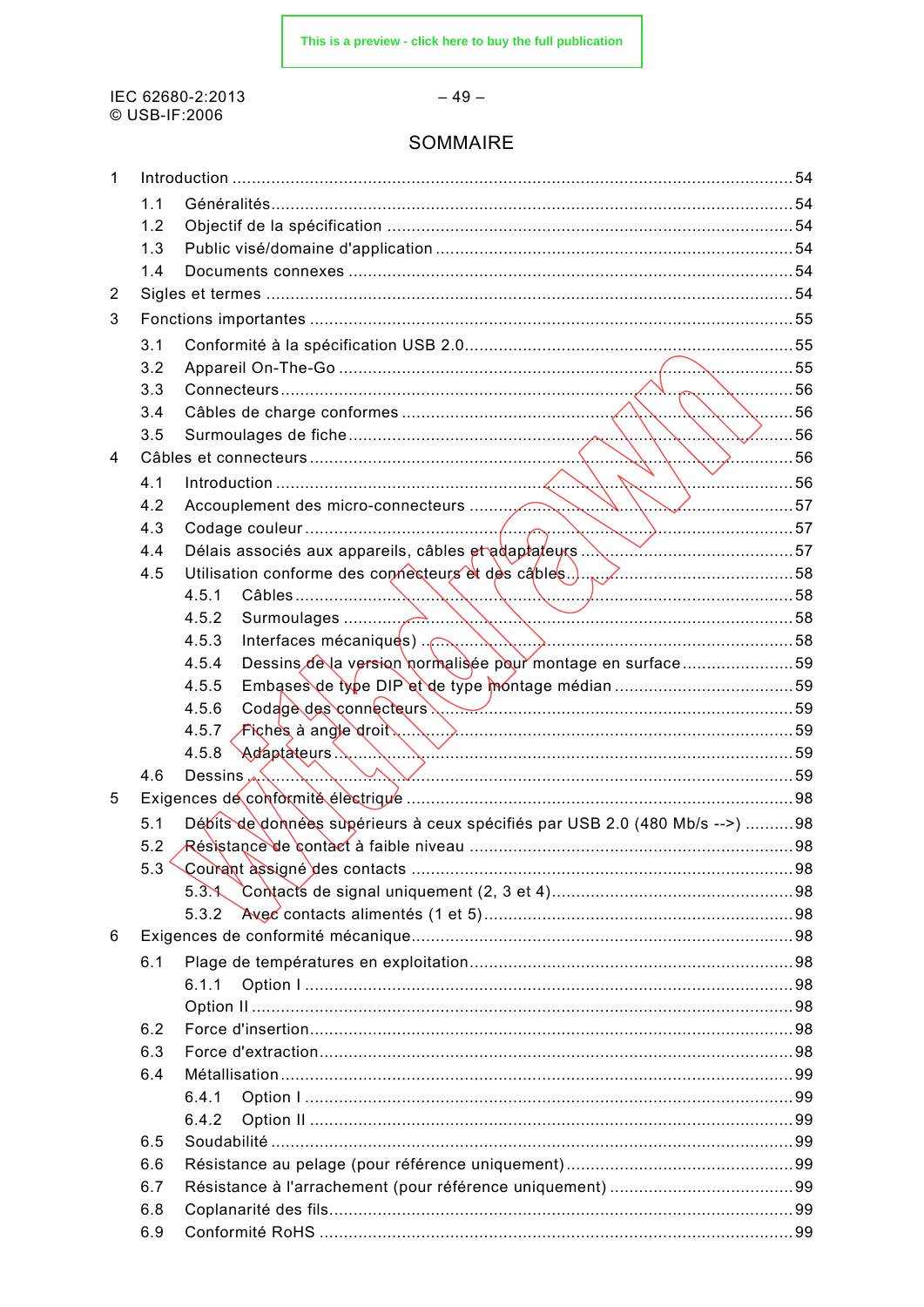– 50 – IEC 62680-2:2013 © USB-IF:2006

6.10 Matériaux constituant le boîtier et le verrou ......................................................... 100

**Note: L'ensemble des notices de modification technique (Engineering Change Notice, ECN) et des documents d'errata en date du 1er septembre 2012 qui appartiennent à cette spécification principale suivent la dernière page de la spécification à partir de la page 101.**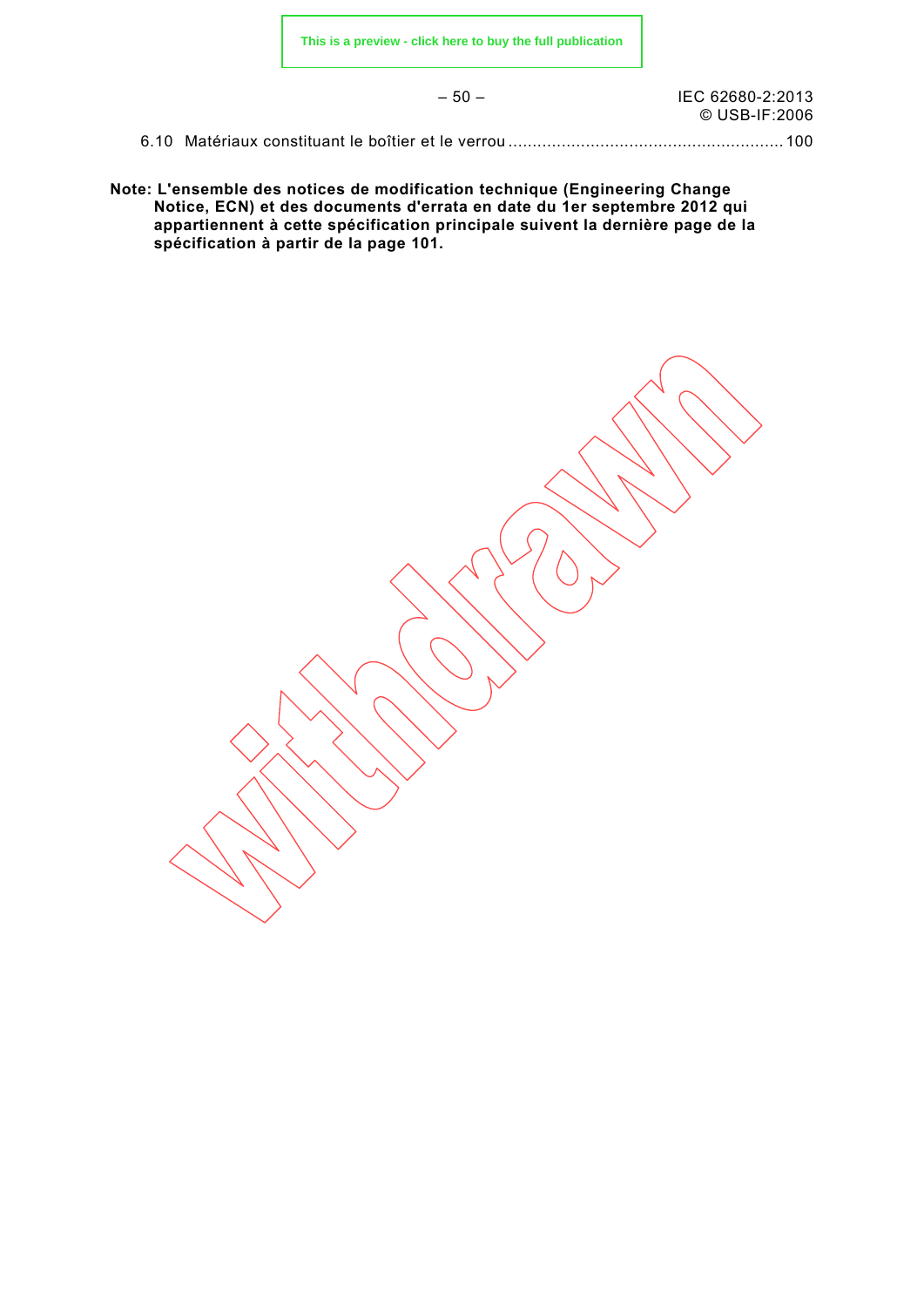IEC 62680-2:2013 – 51 – © USB-IF:2006

# **Bus universel en série (Universal Serial Bus) Câbles et connecteurs micro-USB Spécification**

**Révision 1.01 4 avril 2007**

| <b>Révision</b>   | Date de publication | <b>Commentaire</b>                                                                                                                                                                                                                                                      |
|-------------------|---------------------|-------------------------------------------------------------------------------------------------------------------------------------------------------------------------------------------------------------------------------------------------------------------------|
| 0.6               | 30/01/2006          | Révision de toutes les sections                                                                                                                                                                                                                                         |
| 0.7               | 24/03/2006          | Ajout de dessins de micro-USB révisés à la révision 0.8                                                                                                                                                                                                                 |
| 0.8               | 19/04/2006          | Remaniement du texte et ajouts effectués par Jan Fahllund (Nokla)                                                                                                                                                                                                       |
| 0.8 <sub>b</sub>  | 26/04/2006          | Correction de la version 0.8 (à partir des commentaires des collaborateurs)                                                                                                                                                                                             |
| 0.9               | 07/06/2006          | Correction à partir des commentaires de la version $0,8b$                                                                                                                                                                                                               |
| 1.0 <sub>RC</sub> | 02/08/2006          | Ajout d'une recommandation concernant les labrifiants, spécification de la<br>variation delta de la résistance de contact à fample niveau                                                                                                                               |
| 1.01RC            | 10/11/2006          | Remaniement du texte et ajouts suite à la réunion du CCWG de l'USB-IF<br>d'octobre 2006.                                                                                                                                                                                |
| 1.02RC            | 10/12/2006          | Modification des tolérances d'épaisseur du matériau constituant le boîtier de<br>telle sorté que ce matériau puisse mesurer $\beta$ , 25 mm ou 0,3 mm; modification<br>de trois images (Figures $(4-10, 4-11)$ et $(4-12)$ .                                            |
| 1.03RC            | 11/12/2006          | Modification de deux images (Figures 4-8 et 4-9). A la Figure 4-8, la hauteur<br>maximum est remplaçée par 2,8 mm maximum. A la Figure 4-9, R0,25 mm<br>maximum remptacé par R0.30 mm maximum.                                                                          |
| 1.0RC3            | 19/12/2006          | Pour approbation du CA                                                                                                                                                                                                                                                  |
| 1.0               | 12/01/2007          | Approbation                                                                                                                                                                                                                                                             |
| 1.0               | 22/01/2007          | Retouches de mise en forme pour publication                                                                                                                                                                                                                             |
| 1.01              | 04/04/2007          | Apport de corrections et d'ajouts à la liste des collaborateurs. Rétablissement<br>des èxigences concernant les matériaux constituant le boîtier et la fiche à la<br>section 6.10. Clarification de la formulation des recommandations relatives à<br>la métallisation. |

# **Historique de révision**

**Copyright © 2006 USB Implementers Forum, Inc. (USB-IF). Tous droits réservés.**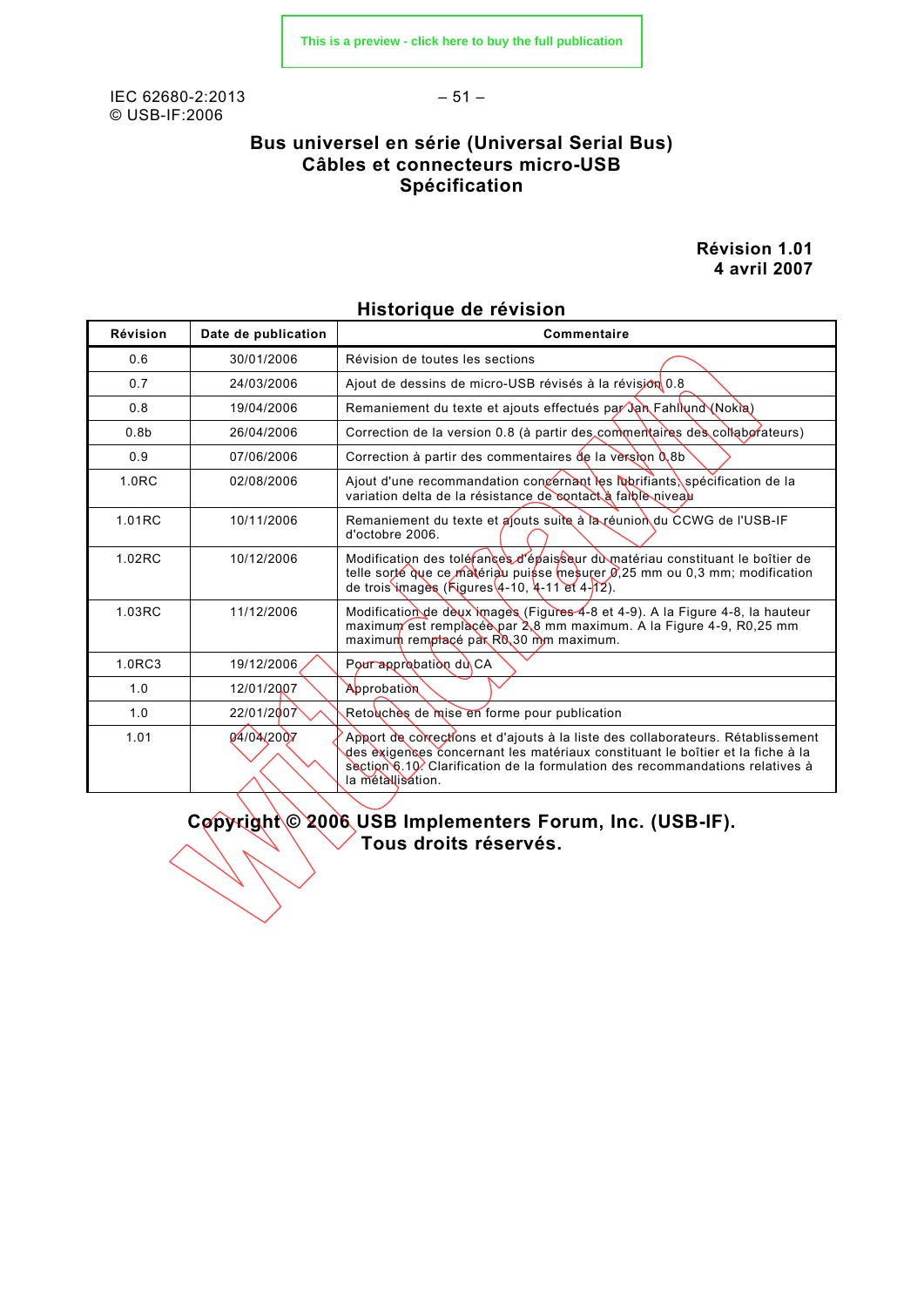$-52 - 12013$ © USB-IF:2006

LE PRÉSENT DOCUMENT ACCORDE UNE LICENCE POUR LA REPRODUCTION DE LA PRÉSENTE SPÉCIFICATION POUR UN USAGE INTERNE UNIQUEMENT. LE PRÉSENT DOCUMENT N'ACCORDE NI NE VISE À ACCORDER AUCUNE AUTRE LICENCE, EXPRESSE OU IMPLICITE, PAR ESTOPPEL OU AUTRE.

USB-IF ET LES AUTEURS DE LA PRÉSENTE SPÉCIFICATION DÉCLINENT EXPRESSÉMENT TOUTE RESPONSABILITÉ DE VIOLATION DE DROITS DE PROPRIÉTÉ INTELLECTUELLE EN CE QUI CONCERNE LA MISE EN ŒUVRE DES INFORMATIONS CONTENUES DANS LA PRÉSENTE SPÉCIFICATION. EN OUTRE, USB-IF ET LES AUTEURS DE LA PRÉSENTE SPÉCIFICATION NE GARANTISSENT NI NE DÉCLARENT QUE LA OU LESDITES MISE(S) EN ŒUVRE NE VIOLERONT PAS LES DROITS DE PROPRIÉTÉ INTELLECTUELLE DE TIERS.

LA PRÉSENTE SPÉCIFICATION EST FOURNIE "EN L'ÉTAT",<sub>^.</sub>(SANS\GARANTIE, EXPRESSE OU IMPLICITE, LÉGALE OU AUTRE. TOUTES LES GARANTIES SONT EXPRESSÉMENT EXCLUES. LE PRÉSENT DOCUMENT N'OFFRE AUCUNE GARANTIE DE QUALITÉ MARCHANDE, AUCUNE GARANTIE DE NON-VIOLATION, AUCUNE GARANTIE D'ADAPTATION À UN USAGE PARTICULIER NI AUCUNE GARANTIE ÉMANANT D'UNE PROPOSITION, D'UNE SPÉCIFICATION OU D'UN ÉCHANTILLON QUELCONQUES.

USB-IF ET LES MEMBRES D'USB-IF NE POURRONT EN AUCUN CAS ÊTRE REDEVABLES À UN TIERS DU COÛT D'ACQUISITION DE BIENS OU DE SERVICES DE REMPLACEMENT. D'UN MANQUE À GAGNER, D'UNE PRIVATION DE JOUISSANCE, D'UNE PERTE DE DONNÉES OU DE TOUT DOMMAGE ACCESSOIRE, CONSÉCUTIF, INDIRECT OU PARTICULIER, EN VERTU D'UN CONTRAT, Q'UN DÉLIT, D'UNE GARANTIE OU AUTRE, ÉMANANT DE QUELQUE MANIÈRE QUÈ CE SOIT DE L'UTILISATION DE LA PRÉSENTE SPÉCIFICATION, QUE LEDIT TIERS AIT QU NON ÉTÉ AVISÉ AU PRÉALABLE DE LA POSSIBILITÉ DE TELS DOMMAGES.

Tous les noms de produits sont des marques, des marques déposées ou des marques de service de leurs propriétaires respectifs.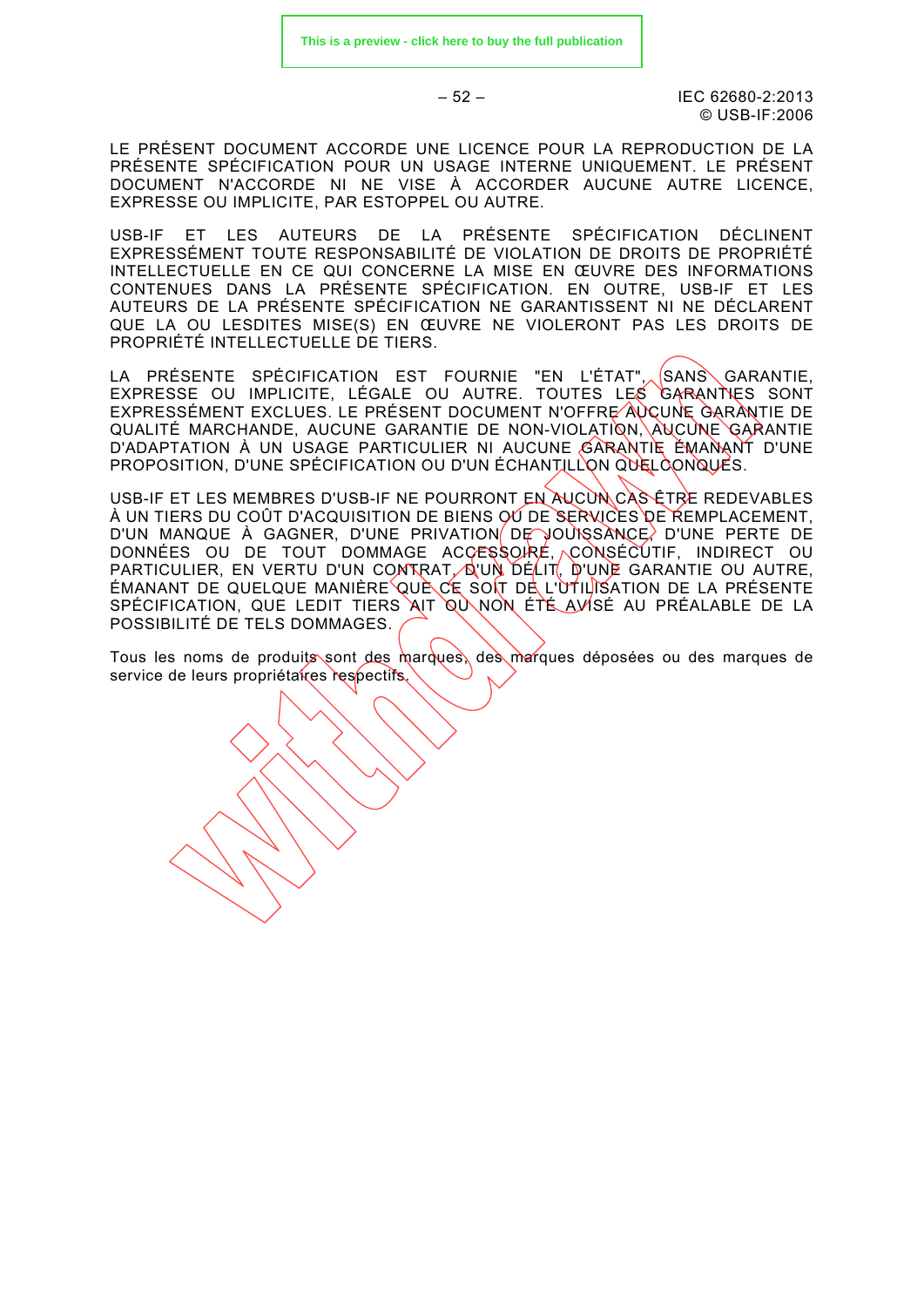#### $IEC 62680-2:2013$  – 53 – © USB-IF:2006

#### **Collaborateurs**

Mark Rodda (rédacteur), Motorola **Witch Charlotte de Latin Voltage Voltage André** Yoichi Nakazawa, JST Jan Fahllund (rédacteur), Nokia Kevin Fang, Longwell Electronics Jim Koser (président du CCWG), Foxconn Morgan Jair, Main Super Co. Glen Chandler, Advanced-Connectek (Acon) Ron Ward, Matsushita Electric Works Toshinori Sasaki, Across Techno Yasuhiko Shinohara, Mitsumi Minoru Ohara, Allion Atsushi Nishio, Mitsumi Brad Brown, ATL **Hitoshi Kawamura, Mitsumi** Christopher Mattson, ATL Scott Sommers, Molex Marcus Darrington, ATL **Kevin Delaney, Molex** Kevin Delaney, Molex Jaremy Flake, ATL Technology **Kieran Wright, Molex** George Olear, Contech Research **Padraig McDaid, Molex** Roy Ting, Elka Mikko Poikselka, Molex Sophia Liu, ETC Sam Liu, Newnex Technology Corp. Bill Northey, FCI **Richard Petrie**, Nokia Tsuneki Watanabe, Foxconn Maxwell Martin Kai Silvennoinen, Nokia Jim Zhao, Foxconn **Panu Ylihaavisto, Nokia** David Ko, Foxconn **Arthur Zarnowitz**, Palm Jong Tseng, Foxconn **Douglas Riemer, SMK** Jack Lu, Foxlink Eric Yagi, SMK Tim Chang, Foxlink  $\left\langle \right\rangle$  Abid Hussain, Summit Microelectronics Sathid Inthon, Fujikura  $\mathbb{R}$   $\mathbb{R}$   $\mathbb{R}$   $\mathbb{R}$  Kaz Osada, Tyco Toshi Mimura, Fujijura (VANA) Masaru Ueno, Tyco Alan Berkema, Hewlett-Packard  $\left\langle \right\rangle \left\langle \right\rangle$  Yoshikazu Hirata, Tyco Karl Kwiat, Hirose  $\sqrt{2}$   $\sqrt{2}$  Mark Paxson, VTM Inc. Shinya Tono, Hirose Kazu Ichikawa, Hirose Ryozo Koyama, Hirose Yousuke Takeuchi, Hirose Tsuyoshi Kitagawa, Hosiden Jim Eilers, Hosiden Kazuhiro Saito, JAE Ron Muir, JAE Mark Saubert, JAE Yasuhira Miya, JST Takahiro Diguchi, JST

Ed Beeman, 2010 Tech Tom Kawaguchi, Matsushita Electric Works Charles Wang, Advanced-Connectek (Acon) Satoshi Yamamoto, Matsushita Electric Works